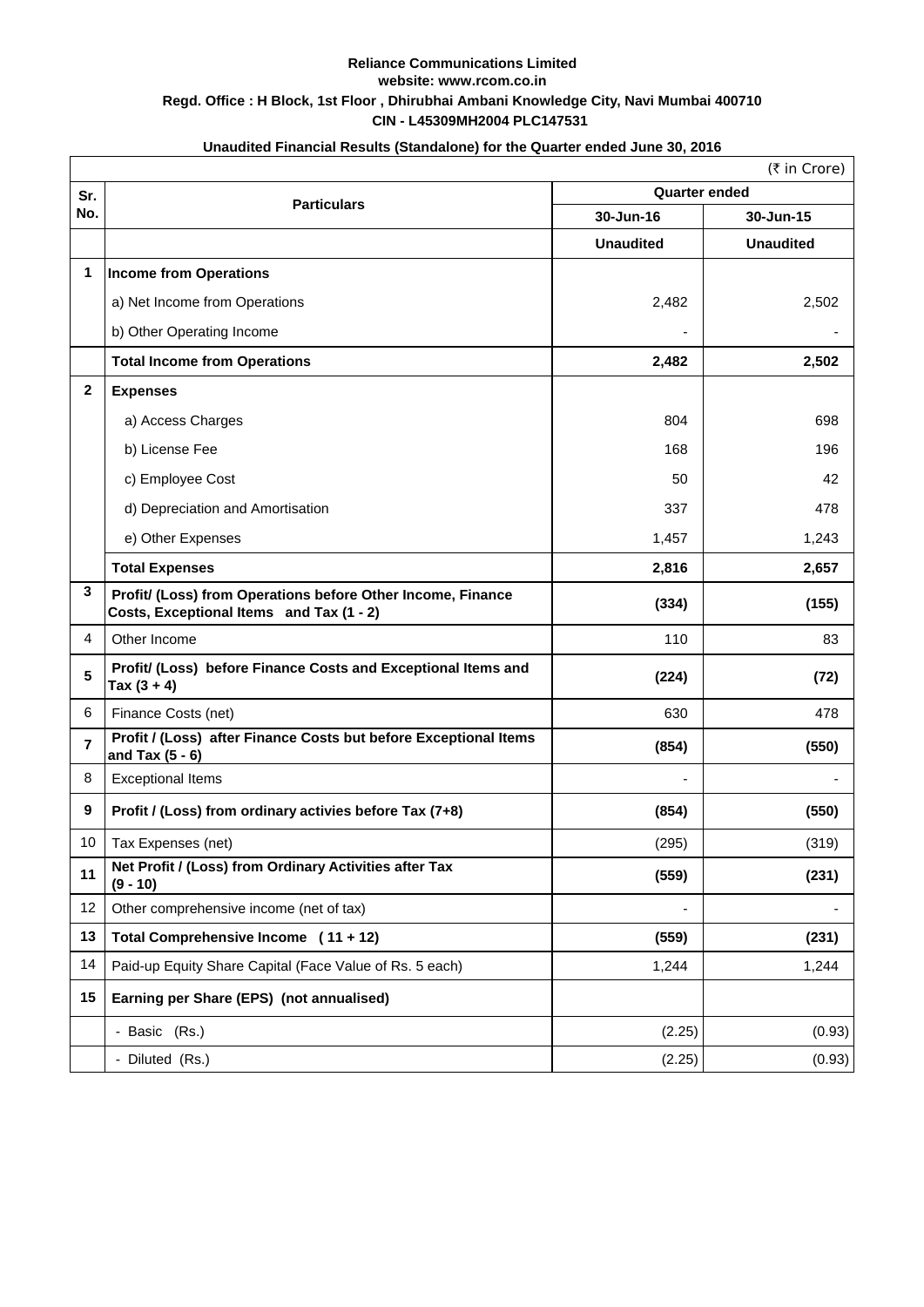## **Notes**

- 1. Figures of the previous period have been regrouped and reclassified, wherever required.
- 2. Pursuant to the Scheme of Arrangement ("the Scheme") sanctioned by the Hon'ble High Court of Judicature at Bombay, variation on account of changes in exchange rates including amortisation of the balance in "Foreign Currency Monetary Item Translation Difference Account (FCMITDA)" and depreciation consequent to addition of exchange differences to the cost of capitalised assets aggregating to  $\bar{\tau}$  207 crore during the quarter ended June 30, 2016, are withdrawable from General Reserve. These withdrawable items are not considered in the accounts for the quarter ended on June 30, 2016 and consequently no withdrawal has been made. The necessary effects, if any, will be carried out at the year end. The Company has, as permitted under the said Schemes, adjusted additional depreciation of  $\bar{\tau}$  257 crore, arising on fair value of certain assets, for the quarter by withdrawing an equivalent amount from General Reserve. The matter has been referred to by the Auditors, without qualifying in their Limited Review Report.
- 3. The Company has adopted Indian Accounting Standard (Ind AS) from April 1, 2016 with a transition date of April 1, 2015.The figures for the quarter ended June 30, 2015 have also been converted as per Ind AS, which have not been subject to limited review or audit. However, the management has exercised necessary due diligence to ensure that the comparable financial results are correctly stated.
	- a. Reconciliation and explanatory notes for the effects of the transition on Statement of Profit and Loss for the quarter ended June 30, 2015 as previously reported and as per Ind AS are as follows:

| Sr. | Adjustments to Increase/ (Decrease) in Net Profit        | <b>Amount</b>                 | <b>Refer Note</b> |
|-----|----------------------------------------------------------|-------------------------------|-------------------|
|     | /(Loss)                                                  | $(5 \text{ in } \text{core})$ | below             |
|     | Net Profit / (Loss) as previously reported as per Indian | (551)                         |                   |
|     | <b>GAAP</b>                                              |                               |                   |
| 2   | <b>Restatement of Revenue</b>                            | 7                             | b                 |
| 3   | Impact on Depreciation                                   | 3                             | C                 |
| 4   | Fair Valuation impact of Financial Instruments           | (6)                           | d                 |
| 5   | <b>Deferred Tax Credit</b>                               | 319                           | e                 |
| 6   | <b>Others</b>                                            | (3)                           |                   |
| 7   | Net Profit before Other Comprehensive Income as per Ind  | (231)                         |                   |
|     | AS                                                       |                               |                   |

b. Restatement of Revenue to be recognized over the period of underlying contract of services in line with applicable Ind AS has been reversed on transition date.